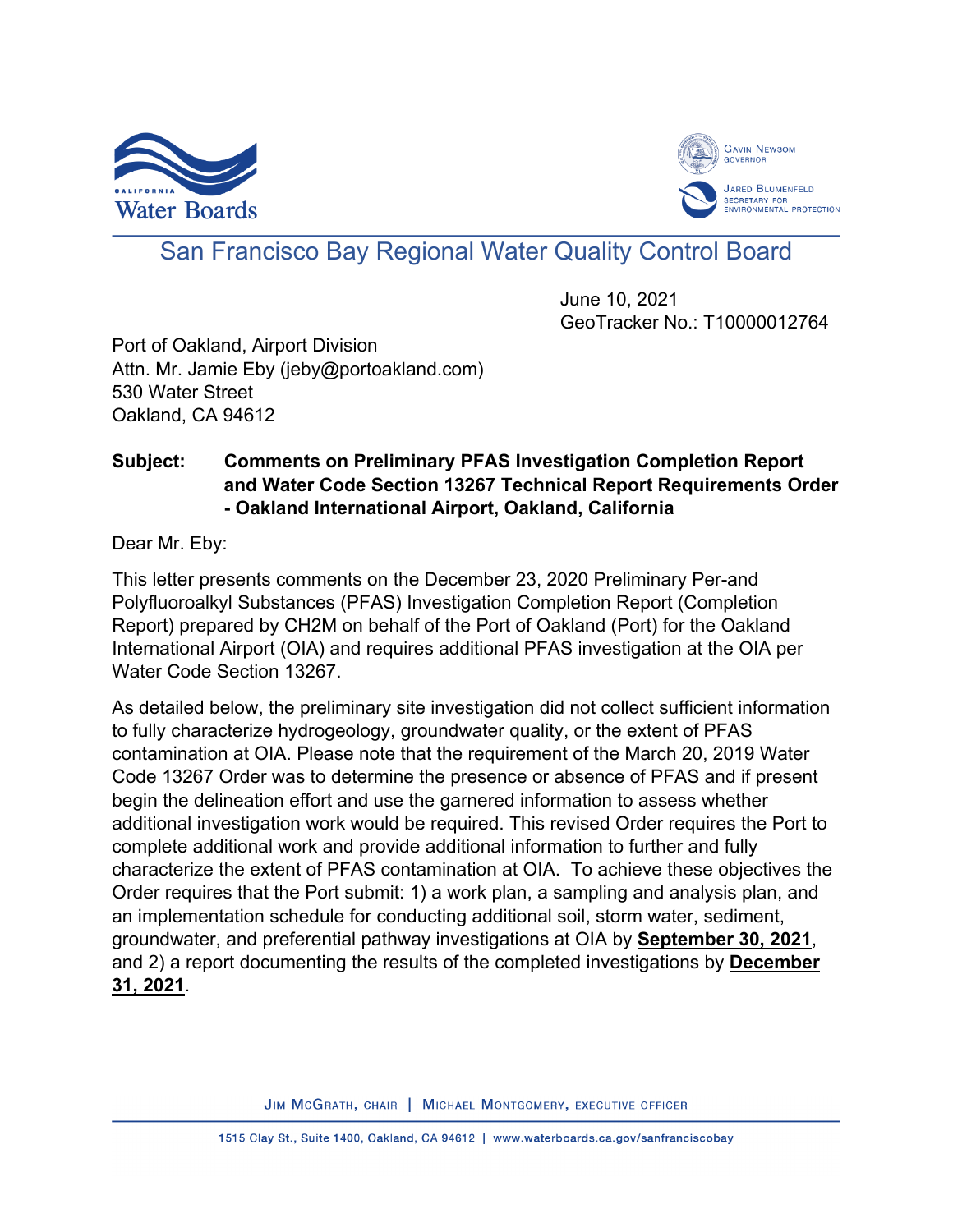## **Background**

*Requirements:* The March 20, 2019 Regional Water Board Water Code Section 13267 Technical Report Requirements Order WQ-2019-0005-DWQ (Order) required the Port to prepare a Preliminary PFAS Investigation Work Plan (Work Plan). An August 21, 2019 Regional Water Board staff letter (Staff Letter) provided comments on and conditionally approved the Work Plan. The Staff Letter required the Port to address both the Regional Water Board staff comments and the data gaps in the Completion Report due by December 23, 2020.

However, in a November 6, 2020 conference call Regional Water Board and Port staff discussed the draft Completion Report and the additional investigation requirements documented in the Staff Letter and it was agreed that the Port would complete the further characterization of PFAS during a second phase of investigation that is the subject of this Order.

The Completion Report was submitted timely, and documents soil and groundwater sampling conducted in accordance with the Work Plan. With the submittal of the December Completion Report, the Port has satisfied the requirements of the March 20, 2019 Order.

*Workplan:* The Work Plan identified six locations at OIA where aqueous firefighting foam (AFFF) was stored, used, or released. The Port only investigated four of the six sampling locations proposed in the Work Plan. The Port stated that sampling was not conducted at two locations since they are paved areas and it was difficult to access the subsurface. These areas will be investigated as part of this second phase of investigation as required by this new Order.

*Completion Report Summary and Comments***:** Soil and groundwater samples from the four PFAS release sites investigated contained PFAS analytes in groundwater, shallow soil, and to a lesser extent deep soil. Specifically, soil and groundwater samples collected from an area near the Runway 12-30 Incident have detectable concentrations slightly above reporting limits but overall, significantly lower concentrations than those collected at the Oakland Maintenance Center (OMC), the Ground Run-up Enclosure (GRE), and the Aircraft Rescue and Firefighting (ARFF) building areas.

Perfluorooctanesulfonate (PFOS) was detected in one soil sample a the ARFF at a maximum concentration of 510 ug/kg which exceeds the Regional Water Board's Environmental Screening Level (ESL) of 51 ug/kg.

Hexafluoropropylene oxide dimer acid (GenX) was detected in soil samples collected from the ARFF, GRE, and OMC areas with a maximum concentration of 23,000 ug/kg.

Several PFAS compounds were detected in groundwater samples collected from all four sampled areas. The highest concentrations of PFAS detected in groundwater were reported from samples collected from the ARFF area. The maximum groundwater concentration of PFOS and perfluorooctanoate (PFOA) were 170,000 nanograms per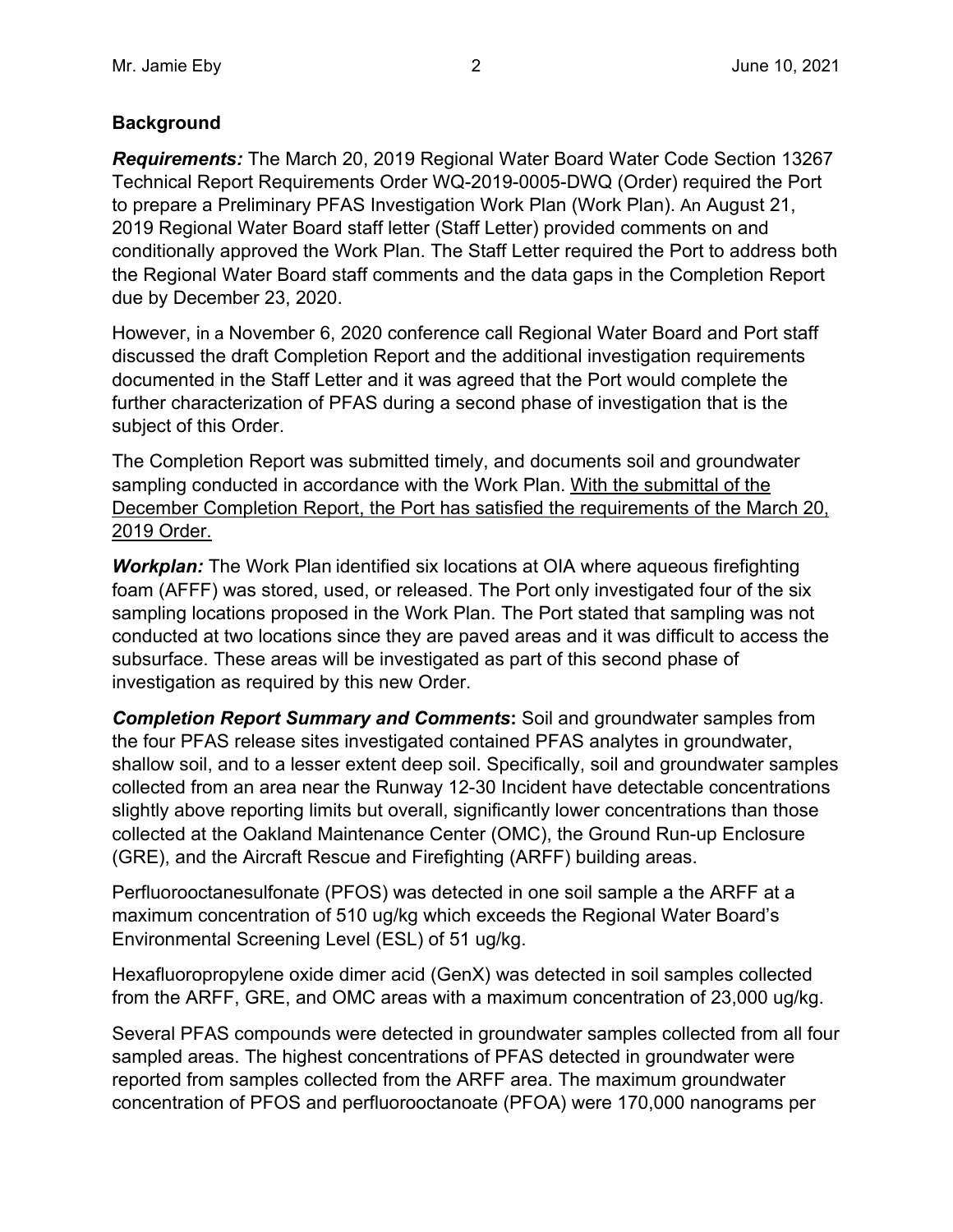liter (ng/L) and 4,100 ng/L, respectively. These concentrations exceed the ESLs of 6.5 ng/L for PFOS and 5.1 ng/L for PFOA.

The Completion Report does not discuss PFOS or PFOA concentrations in groundwater with respect to PFOS and PFOA ESLs or Notification Levels. The sampling results indicate that concentrations of PFOS and PFOA at all four sampled areas at OIA exceeded their respective ESLs for protection of aquatic habitat and human health.

*Port Recommendations from the Completion Report:* The Port recommended additional work in the Completion Report. Water Board staff concur with those recommendations and they are itemized as requirements 1 to 4 in the new Water Code Section 13267 Technical Report Requirements section below.

## **Water Code Section 13267 Technical Report Requirement**

The Port is required to submit a work plan to conduct additional soil and groundwater investigations to define the extent of PFAS contamination at the site and a subsequent investigation results report:

## **An investigation work plan containing the following shall be submitted by September 30, 2021:**

- 1. Evaluate the storm drain and sanitary sewer lines in the Runway 12-30, OMC, GRE, and ARFF sites as potential preferential pathways for groundwater PFAS transport;
- 2. Investigate the Building M104 and Fire-Related Incident Taxiway W sites that were not included as part of the preliminary investigation because they were surrounded by impervious surfaces;
- 3. Investigate six additional areas where AFFF was likely used or stored historically that were identified after the Work Plan was implemented including: 1) PFAS storage tank and fire suppression system at Hangar 10 North Field; 2) fire suppression systems at Swissport Fueling; 3) fire suppression systems at Hangar 4 North Field: 4) Uniform Prime/Runway 12-30 emergency response incident: 5) Building M911 accidental release of AFFF; and 6) historical firefighting training area at the northern end of Runway 15-33 at North Field;
- 4. Develop conceptual site models (CSMs) for the areas enumerated above;
- 5. Soil and groundwater sampling in areas with impervious surfaces which were not investigated during the preliminary phase of the investigation including Building M104 and Fire-Related Incident Taxiway W sites;
- 6. Storm drain sediment sampling and stormwater sampling in all areas where PFAS was used, stored, released, and detected to evaluate if runoff from PFASimpacted surficial soil or PFAS-impacted paved areas are impacting site wetlands or surface water at OIA;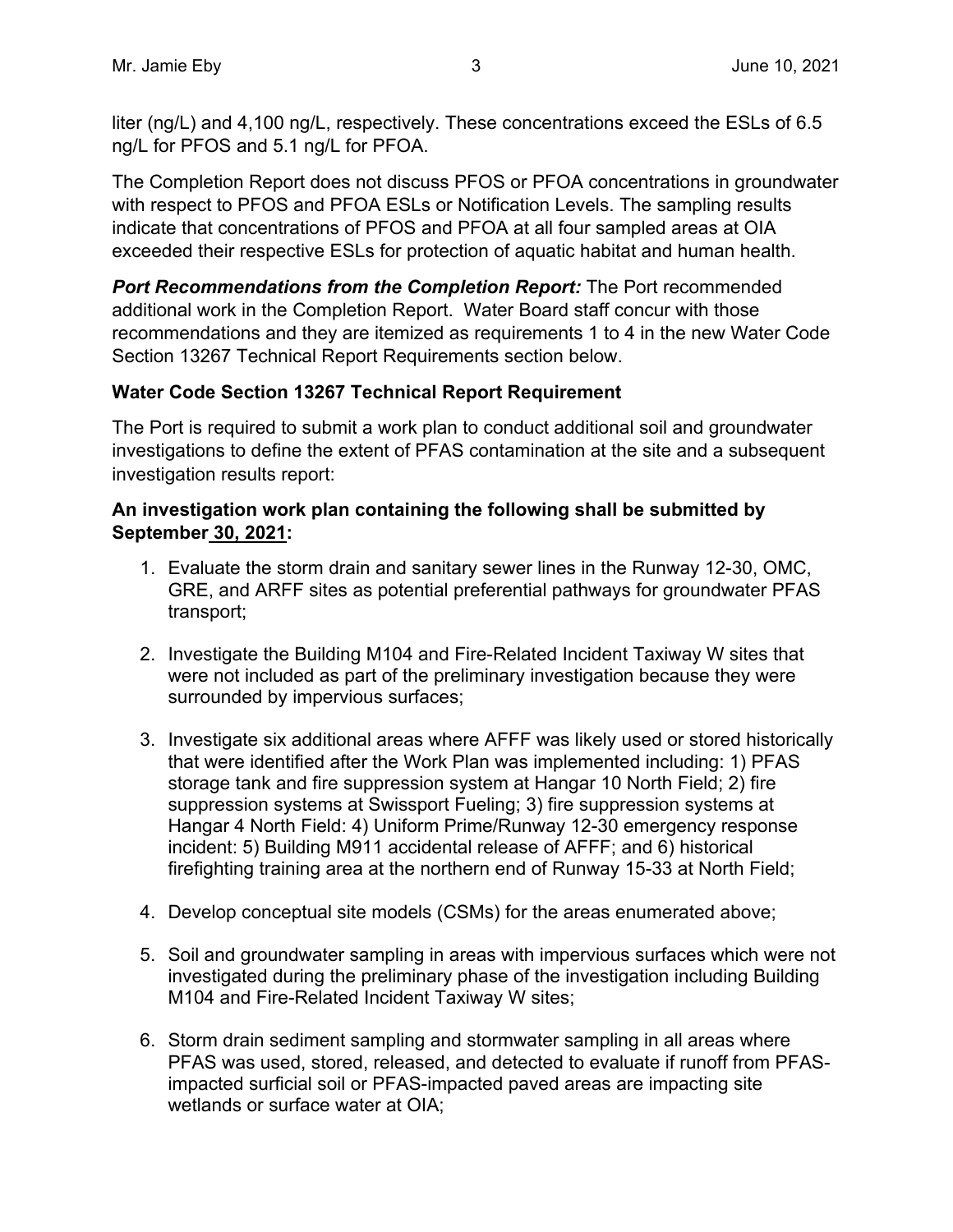- 7. A Sampling and Analysis Plan to be used for the groundwater, soil, sediment, and stormwater sampling. The samples shall be analyzed by EPA Test Methods 537 and 537.1 for PFAS, including GenX;
- 8. Site maps showing the locations of the existing and proposed additional groundwater, soil, sediment, and stormwater samples; and
- 9. An implementation schedule.

### **An investigation results report containing the following information shall be submitted by December 31, 2021:**

- 1. Summary of site investigation results;
- 2. Lateral and vertical extent of soil and groundwater contamination with PFAS at each site;
- 3. Tabulated, groundwater, soil, sediment, and surface water sampling analytical results;
- 4. Groundwater elevation contour maps and contaminated soil/groundwater isoconcentration maps for each site;
- 5. CSMs that can be used to evaluate the transport and migration of PFAS and the potential impacts of PFAS-contaminated soil, groundwater, surface water and/or sediments to human and/or ecological receptors at each site;
- 6. A Tier 1 risk assessment report for human health and aquatic habitat using the Regional Water Board's PFAS ESLs or any other applicable screening levels that are available at the time of the investigation; and
- 7. Recommendations for: 1) conducting additional PFAS investigations if site characterization is still lacking; 2) moving the case forward towards soil and/or groundwater remediation, if needed; 3) proposed monitoring; and/or case closure.

## **Basis for Requirement**

The information required to be collected in this work plan and presented in the results report is needed to define the magnitude of the PFAS releases and any immediate threats they pose to human health or the environment, including water quality. We are directing this letter to the Port because the Port is an existing or suspected discharger for the OIA.

This requirement for work plans and reports is made pursuant to Water Code Section 13267, which allows the Regional Water Board to require technical or monitoring program reports from any person who has discharged, discharges, proposes to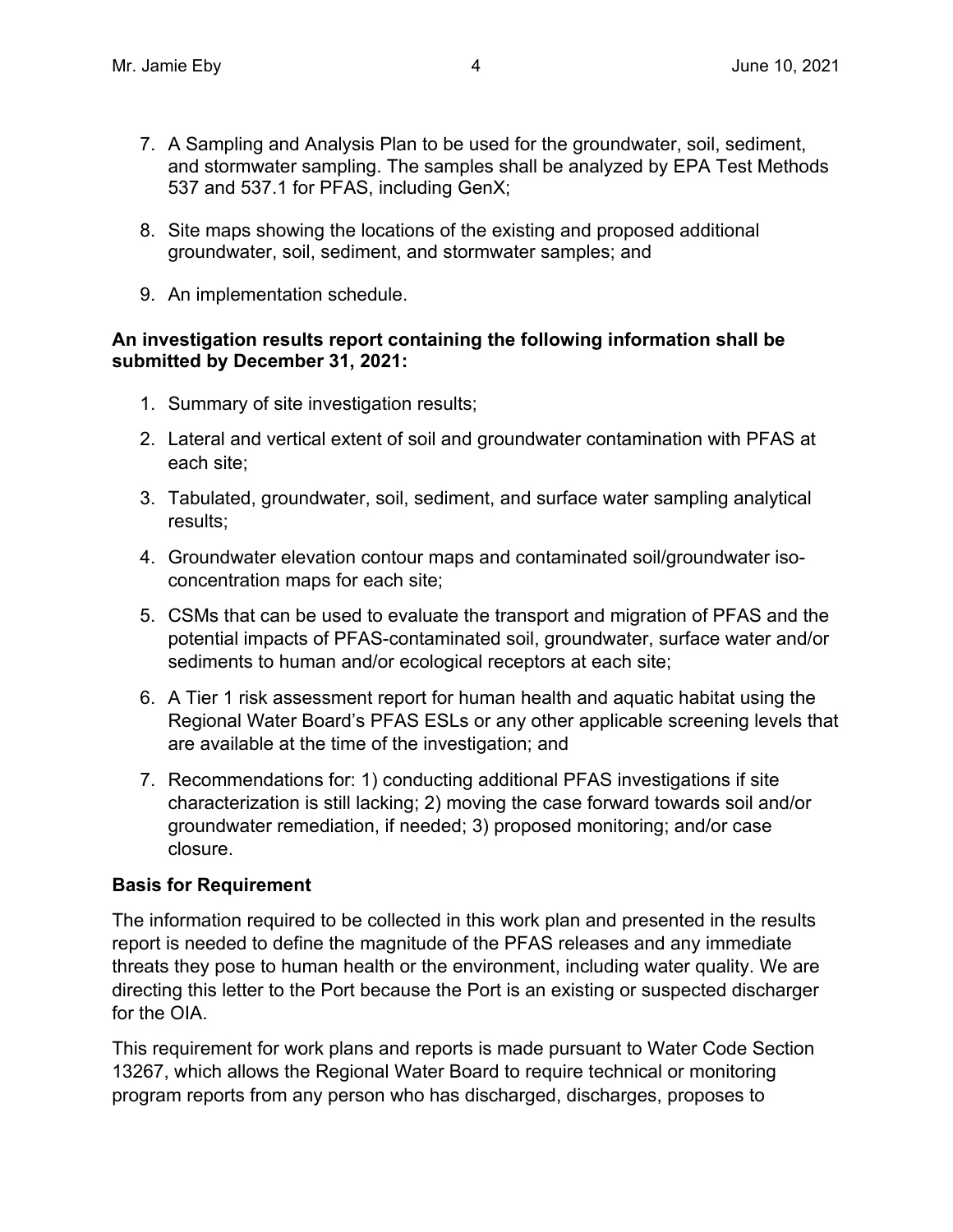discharge, or is suspected of discharging waste that could affect water quality. The attachment provides additional information about Section 13267 requirements. Any extension in the above deadline must be confirmed in writing by Water Board staff.

## **Report Submittal Requirement**

The Port is required to submit all documents in electronic format to the State Water Resources Control Board's GeoTracker database, pursuant to the California Code of Regulations (Title 23, Section 3890, et.seq.). Please note that this requirement includes all analytical data, monitoring well information (latitudes, longitudes, elevations, and water depth), site maps, and boring logs.

For guidance on submitting documents to GeoTracker please use this link: https://www.waterboards.ca.gov/water\_issues/programs/ust/electronic\_submittal/

If you have any questions, please contact Max Shahbazian of my staff at (510) 622- 4824 by e-mail [max.shahbazian@waterboards.ca.gov].

Sincerely,

Terry Seward

Michael M. Montgomery Executive Officer

Attachment:

Fact Sheet – Requirements for Submitting Technical Report under Section 13267 of the California Water Code

cc with attachments (via email):

Ms. Colleen Liang (cliang@portoakland.com), Port Environmental Supervisor

Ms. Michele Heffes (mheffes@portoakland.com), Port Attorney

Mr. Richard Sinkoff (rsinkoff@portoakland.com), Port Environmental Director